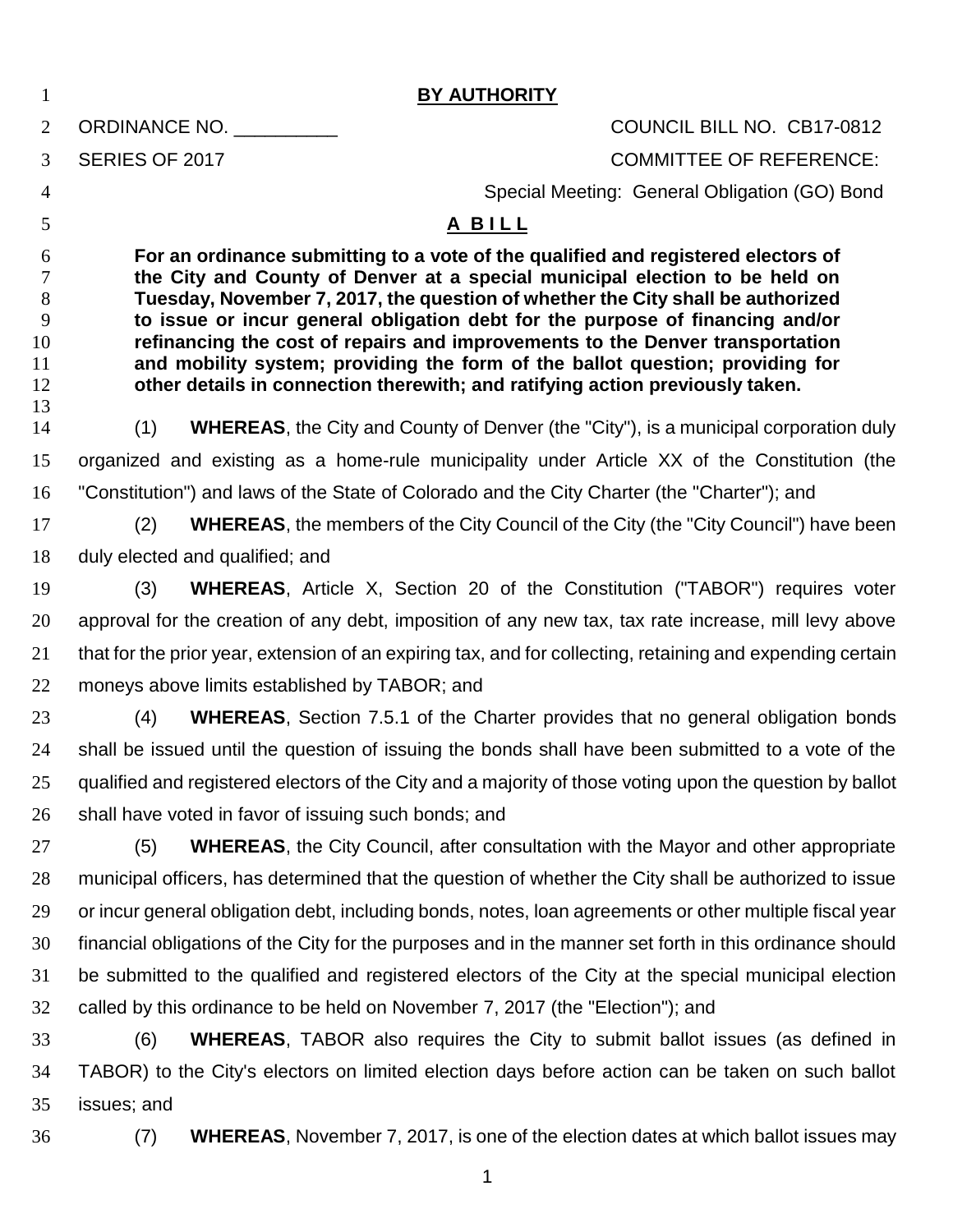be submitted to the City's qualified and registered electors pursuant to TABOR; and

 (8) **WHEREAS**, the Denver Clerk and Recorder (the "Clerk") is conducting a coordinated election pursuant to the Uniform Election Code of 1992, being articles 1 through 13 of title 1, C.R.S. (the "Uniform Election Code") on November 7, 2017; and

 (9) **WHEREAS**, pursuant to Section 8.2.1 of the Charter, Section 15-4 Denver Revised Municipal Code, Section 1-1-102 of the Uniform Election Code, Section 31-10-102.7, C.R.S. of the Municipal Election Code, and this ordinance, the City Council may elect to utilize the provisions of the Uniform Election Code in order to participate in the coordinated election on November 7, 2017; and

 (10) **WHEREAS**, the City Council hereby determines that it is necessary to submit to the qualified and registered electors of the City, at the coordinated election to be held on November 7, 2017, the question of creating an indebtedness in the amounts specified in Section 3 below and the imposition of an ad valorem property tax for the payment of such indebtedness; and

 (11) **WHEREAS**, it is necessary to set forth certain procedures concerning the conduct of the Election.

 **NOW, THEREFORE, BE IT ENACTED BY THE COUNCIL OF THE CITY AND COUNTY OF DENVER:**

 **Section 1**. All action heretofore taken (not inconsistent with the provisions of this ordinance) by the City and the officers thereof, directed towards the election, and the objects and purposes herein stated is hereby ratified, approved and confirmed

 **Section 2**. Unless otherwise defined herein, all terms used herein shall have the meanings defined in the Uniform Election Code.

 **Section 3**. Pursuant to Section 8.2.3 of the Charter, the City Council hereby determines to call a special election to be conducted pursuant to the Uniform Election Code as part of the coordinated election being conducted by the Clerk on November 7, 2017. The City Council hereby determines that at the Election, there shall be submitted to the qualified and registered electors of 27 the City the following question:

## Denver Transportation and Mobility System Bonds

 SHALL THE CITY AND COUNTY OF DENVER DEBT BE INCREASED \$431,042,500, WITH A MAXIMUM REPAYMENT COST OF \$775,993,000, WITH NO INCREASE IN THE CITY'S CURRENT RATE OF TAXATION FOR GENERAL OBLIGATION DEBT SERVICE BASED ON THE CITY'S PROJECTED ASSESSED VALUE, THE PROCEEDS THEREOF TO BE USED FOR REPAIRS AND IMPROVEMENTS TO THE DENVER TRANSPORTATION AND MOBILITY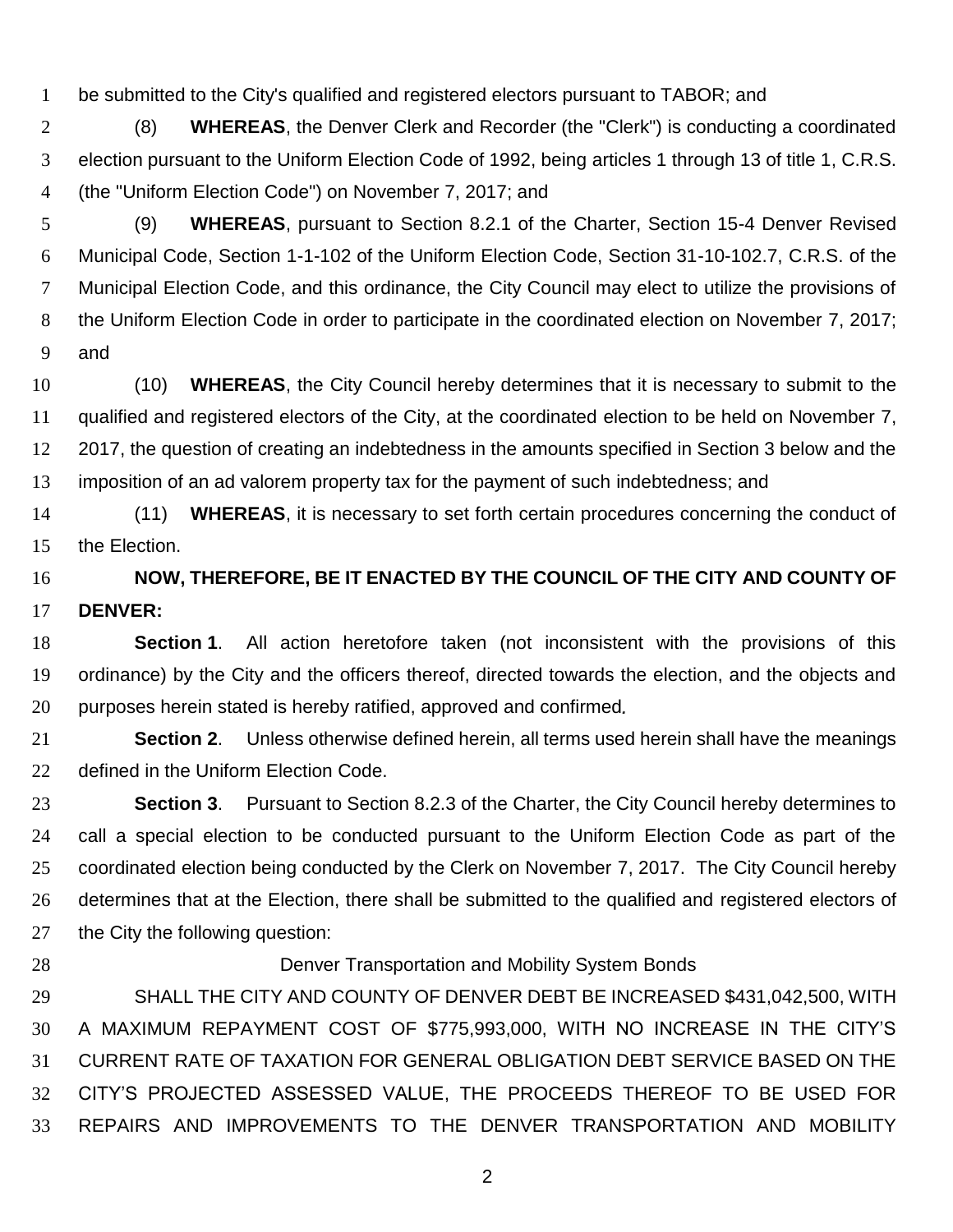SYSTEM, INCLUDING, WITHOUT LIMITATION:

 ● REPAVE STREETS, WIDEN LANES AND REDESIGN INTERSECTIONS TO IMPROVE SAFETY, TRAFFIC FLOW AND INCREASE STREET CAPACITY,

 ● REHABILITATE AND RECONSTRUCT CERTAIN OUT OF DATE CITY BRIDGES, INCLUDING THE 88-YEAR-OLD 8TH AVENUE VIADUCT BRIDGE,

 ● ADD RAPID TRANSIT SERVICE AND PEDESTRIAN SAFETY IMPROVEMENTS ALONG COLFAX AVENUE TO REDUCE CONGESTION AND INCREASE SAFETY,

**8 EXPAND DENVER'S SIDEWALK NETWORK BY FILLING SIDEWALK COVERAGE** GAPS AND IMPROVE CONNECTIONS TO TRANSIT STOPS AND STATIONS,

**• IMPROVE BICYCLE SAFETY AND MOBILITY BY CREATING NEW PROTECTED** BIKE LANES AND NEIGHBORHOOD BIKEWAY LANES,

12 • IMPROVE PEDESTRIAN AND BICYCLE SAFETY BY INSTALLING BRIDGES, ENHANCING CROSSWALKS, ADDING MEDIANS AND INCREASING PEDESTRIAN LIGHTING, AND

15 • IMPROVE EXISTING TRANSIT STATIONS AND ROUTES WITH PEDESTRIAN SAFETY ENHANCEMENTS, TRAFFIC SIGNAL IMPROVEMENTS, AND BUS LANES,

 BY THE ISSUANCE AND PAYMENT OF GENERAL OBLIGATION BONDS, NOTES, LOAN AGREEMENTS OR OTHER MULTIPLE FISCAL YEAR FINANCIAL OBLIGATIONS WHICH SHALL BE ISSUED OR INCURRED IN SUCH MANNER AND CONTAINING SUCH TERMS, NOT INCONSISTENT HEREWITH, AS THE CITY MAY DETERMINE (THE EXPENDITURE OF THE PROCEEDS THEREOF TO BE PUBLICLY REPORTED BY THE CITY ON AN ANNUAL BASIS); 22 AND SHALL CITY AD VALOREM PROPERTY TAXES BE INCREASED BY NOT MORE THAN A MAXIMUM PHASED IN ANNUAL AMOUNT OF \$31,639,000 AND ANNUALLY WITHOUT LIMITATION AS TO RATE, IN AMOUNTS SUFFICIENT TO PAY THE PRINCIPAL OF, PREMIUM, IF ANY, AND INTEREST ON SUCH FINANCIAL OBLIGATIONS; AND SHALL THE CITY BE AUTHORIZED TO ISSUE FINANCIAL OBLIGATIONS TO REFUND OR REFINANCE SUCH FINANCIAL OBLIGATIONS AUTHORIZED IN THIS QUESTION, PROVIDED THAT SUCH REFUNDING FINANCIAL OBLIGATIONS WHEN COMBINED WITH OTHER OUTSTANDING FINANCIAL OBLIGATIONS AUTHORIZED IN THIS QUESTION DO NOT EXCEED THE MAXIMUM PRINCIPAL LIMITS OR REPAYMENT COSTS AUTHORIZED BY THIS QUESTION; AND IN CONNECTION THEREWITH, SHALL THE CITY BE AUTHORIZED TO COLLECT, RETAIN AND EXPEND ALL SUCH PROPERTY TAXES, OTHER LEGALLY AVAILABLE FUNDS AND INVESTMENT EARNINGS ON THE PROCEEDS OF SUCH FINANCIAL OBLIGATIONS,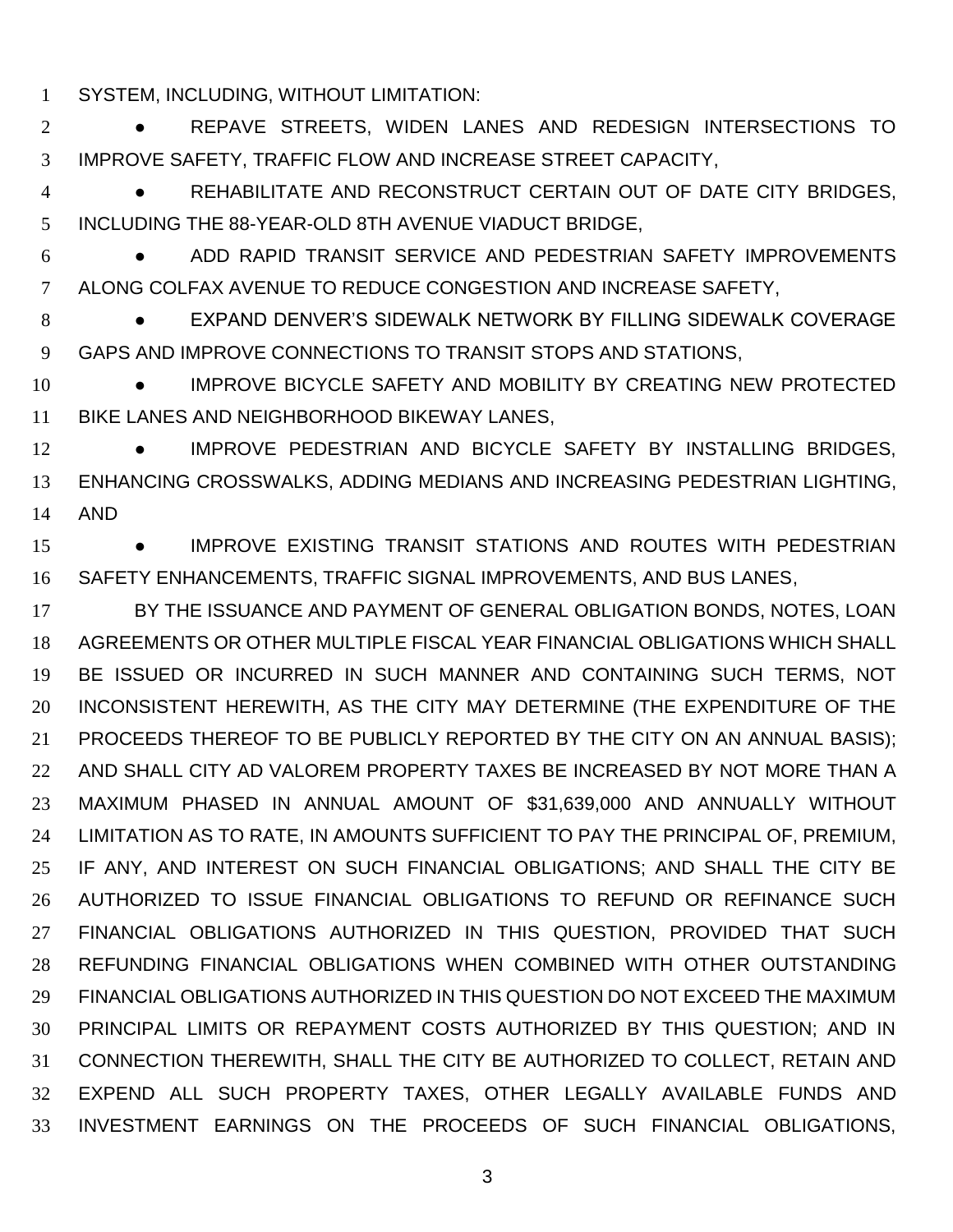PROPERTY TAXES AND OTHER LEGALLY AVAILABLE FUNDS FOR SUCH PURPOSE, AS A VOTER APPROVED REVENUE CHANGE UNDER ARTICLE X, SECTION 20 OF THE COLORADO CONSTITUTION OR ANY OTHER LAW?

 **Section 4**. The Clerk is hereby appointed as the designated election official of the City for purposes of performing acts required or permitted by law in connection with the Election.

 **Section 5**. The officers and employees of the City are hereby authorized and directed to take all action necessary or appropriate to effectuate the provisions of this ordinance.

 **Section 6**. If a majority of the votes cast on the question to authorize general obligation indebtedness and the levy of ad valorem property taxes submitted at the Election shall be in favor of incurring general obligation indebtedness and levying ad valorem property taxes as provided in such question, the City, acting through the Mayor and City Council, shall be authorized to proceed with the necessary action to incur general obligation indebtedness and levy ad valorem property taxes in accordance with such question. Any authority to contract general obligation indebtedness or to levy ad valorem property taxes, if conferred by the results of the Election, shall be deemed and considered a continuing authority to contract the general obligation indebtedness and levy the ad valorem taxes so authorized at any one time, or from time to time, and neither the partial exercise of the authority so conferred, nor any lapse of time, shall be considered as exhausting or limiting the full authority so conferred.

 **Section 7**. If a majority of the votes cast on the question authorize the incurrence of general obligation indebtedness and levy of an ad valorem property tax as described in the question set forth in Section 3 above, the City intends to issue or incur such general obligation indebtedness in the approximate aggregate principal amount of \$431,042,500 to pay the costs of the certain public improvements described in the election question (the "Project") including the reimbursement of certain costs incurred by the City prior to the execution and delivery of such bonds, upon terms acceptable to the City, as authorized in an ordinance to be hereafter adopted and to take all further action which is necessary or desirable in connection therewith. The officers, employees and agents 27 of the City shall take all action necessary or reasonably required to carry out, give effect to and consummate the transactions contemplated hereby and shall take all action necessary or desirable to finance the Project and to otherwise carry out the transactions contemplated by the ordinance. This ordinance is intended to be a declaration of "official intent" to reimburse expenditures within the meaning of Treasury Regulation §1.150-2.

 **Section 8**. Pursuant to Article XX of the State Constitution and the Charter, all State statutes that might otherwise apply in connection with the provisions of this ordinance (including,